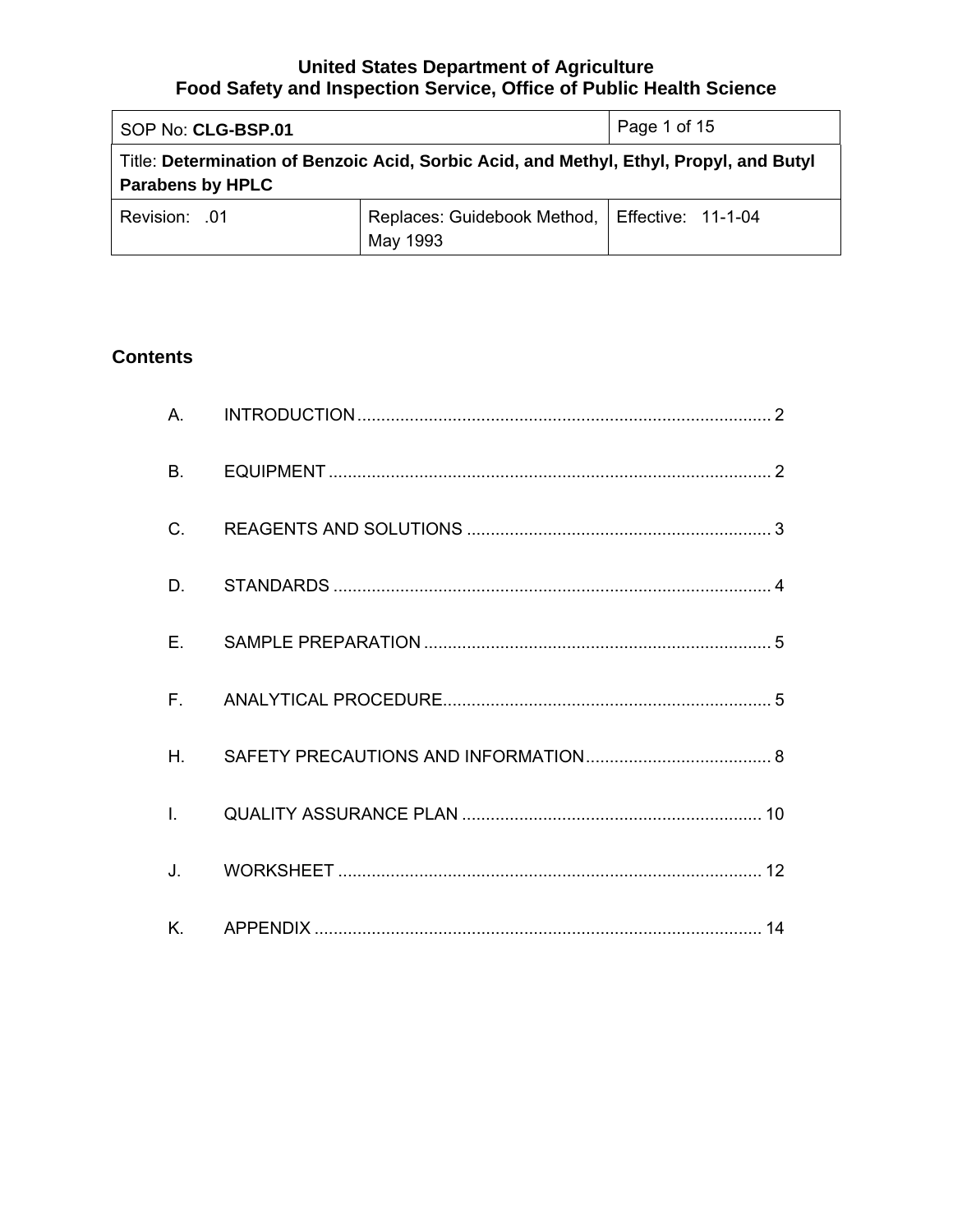<span id="page-1-0"></span>

| SOP No: CLG-BSP.01      | Page 2 of 15                                                                            |  |  |
|-------------------------|-----------------------------------------------------------------------------------------|--|--|
| <b>Parabens by HPLC</b> | Title: Determination of Benzoic Acid, Sorbic Acid, and Methyl, Ethyl, Propyl, and Butyl |  |  |
| <b>Revision: .01</b>    | Replaces: Guidebook Method,   Effective: 11-1-04<br>May 1993                            |  |  |

# **A. INTRODUCTION**

#### 1. Theory

The antimicrobial preservatives benzoic acid, sorbic acid, and parabens are not permitted in fresh meat products or in seasoning mixtures used in the formulation of these products.

Ten grams of thoroughly comminuted meat samples are extracted with 70 mL ethanol. After filtration, extracts are analyzed by reverse phase liquid chromatography, using a 254 or 280 nm UV detector.

#### 2. Applicability

This method is applicable for meat products at levels listed in I. 1.

#### **B. EQUIPMENT**

Note: Equivalent apparatus and instrumentation may be substituted for any of the following.

- 1. Apparatus
	- a. Magnetic stirrer Variable-speed, Nuova 7 Thermolyne, Sybron Corp., Dubuque, IA.
	- b. Stirring bar Plastic-coated, magnetic, 1" long.
	- c. Filter paper Reeve Angel grade 802, Sargent-Welch Scientific Co., Skokie, IL, fast-filtering and medium porosity (18.5 cm).
	- d. Solvent clarification kit With Durapore filters (0.4 µm, 47 mm), but without pump and filtering flask, Waters Associates, Milford, MA.
	- e. Evaporator N-Evap, Model III, Organomation Associates, Inc., South Berlin, MA.
	- f. Sample filtration apparatus Stainless steel Swinney filter holder, with 0.45 0.50 µm, Fluoropore, Nylon 66 or PTFE filters, Millipore Corp., Bedford, MA.
	- g. pH meter Fisher Accumet, Model 210, Fisher Scientific Co., Pittsburgh, PA.

## 2. Instrumentation

- a. Liquid chromatograph
	- i. Waters Alliance LC system consisting of a 2690 Separations Module.
	- ii. Model 996 PhotoDiode Array Detector.
	- iii. Integrator or integrating software.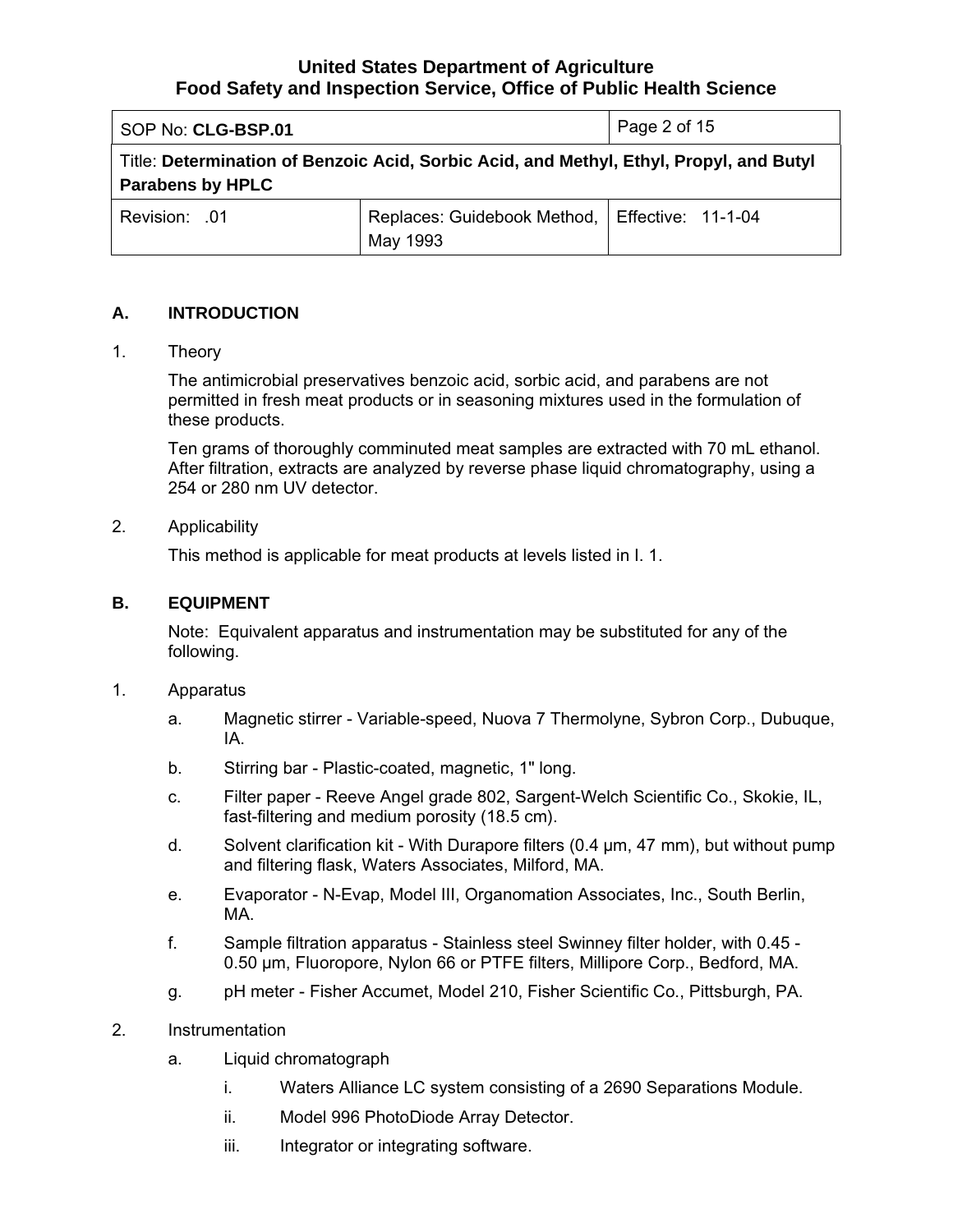<span id="page-2-0"></span>

| SOP No: CLG-BSP.01      | Page 3 of 15                                                                            |  |  |
|-------------------------|-----------------------------------------------------------------------------------------|--|--|
| <b>Parabens by HPLC</b> | Title: Determination of Benzoic Acid, Sorbic Acid, and Methyl, Ethyl, Propyl, and Butyl |  |  |
| <b>Revision: .01</b>    | Replaces: Guidebook Method,   Effective: 11-1-04<br>May 1993                            |  |  |

iv. Column - 15cm x 4.6mm ID, Luna C-18 (2), 5 µm spherical silica (Phenomenex).

## **C. REAGENTS AND SOLUTIONS**

Note: Equivalent reagents and solutions may be substituted for the following.

#### 1. Reagents

- a. Anhydrous ethanol (formula 3A) J.T. Baker.
- b. Methanol Distilled in glass, UV grade, Burdick and Jackson laboratories Inc., Muskegon, MI.
- c. Glacial acetic acid HPLC grade, J.T. Baker.
- d. Deionized water (DI) Low organic content and specific resistance  $\geq 10$ megaohms/cm to avoid problems with extraneous interferences. Milli-Q Water Purification System, Millipore Corp.
- e. Ammonium acetate HPLC grade, Fisher Scientific Co.
- f. Phosphoric acid reagent grade, Mallinkrodt, #MK2796.
- g. Potassium Phosphate monobasic  $(K_2PO_4)$  analytical reagent grade, Mallinkrodt, #MK7100.
- h. Acetonitrile distilled in glass, Burdick & Jackson, Cat # AH015-4.

#### 2. Solutions

- a. LC mobile phase
	- i. Mobile Phase A (Buffer solution):

Add approximately 200 - 300 mL of deionized water to a 1 L volumetric flask. Add 15 mL acetic acid to the flask and mix. Weigh 15 g of ammonium acetate into a beaker, and dissolve in a 100 mL of deionized water. Transfer aqueous ammonium acetate solution to the 1L flask containing the aqueous acetic acid. Mix and bring to volume with deionized water. Mix well and filter.

ii. Mobile Phase B (Methanol):

Sparge or degas as necessary.

iii. 70% Ethanol:

Add 700 mL of anhydrous ethanol to a graduated cylinder, and add DI water to adjust volume to 950 mL. Mix well, and transfer to storage container.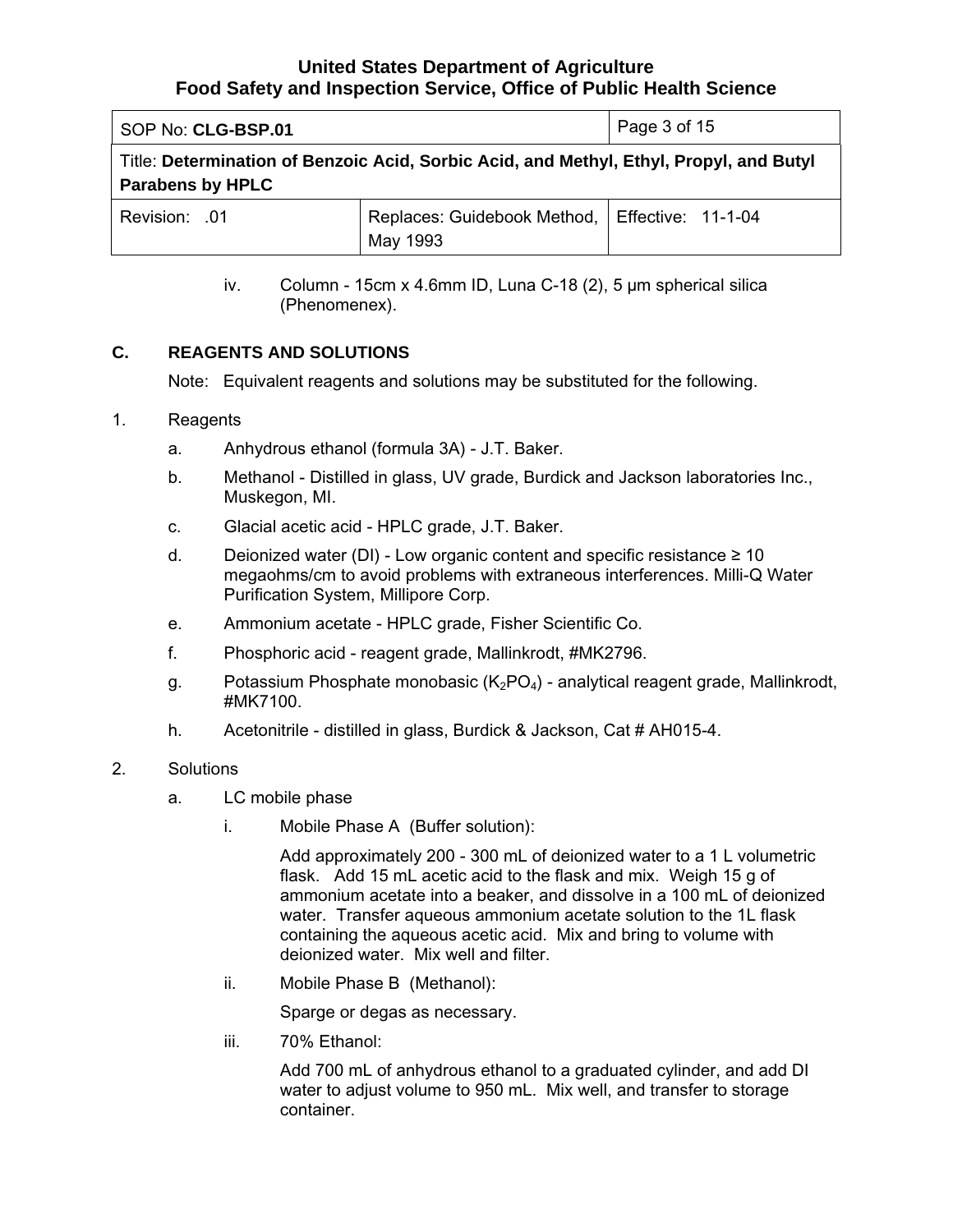<span id="page-3-0"></span>

| SOP No: CLG-BSP.01      | Page 4 of 15                                                                            |  |  |
|-------------------------|-----------------------------------------------------------------------------------------|--|--|
| <b>Parabens by HPLC</b> | Title: Determination of Benzoic Acid, Sorbic Acid, and Methyl, Ethyl, Propyl, and Butyl |  |  |
| Revision: .01           | Replaces: Guidebook Method,   Effective: 11-1-04<br>May 1993                            |  |  |

iv. 80% ethanol:

Add 800 mL of anhydrous ethanol to a graduated cylinder, and add DI water to adjust volume to 950 mL. Mix well and transfer to storage container.

# **D. STANDARDS**

- 1. Source
	- a. Propyl Paraben USP, #57700.
	- b. Potassium Sorbate Supelco, #4-7848.
	- c. Benzoic Acid Supelco, #4-7849.
	- d. Methyl Paraben Supelco, #4-7889.
	- e. Butyl Paraben Supelco, #4-7891.
	- f. Ethyl Paraben Supelco, #20245838.
- 2. Preparation of Standards
	- a. Stock standards (4.0 mg/mL benzoic acid, 0.16 mg/mL sorbic acid, and 0.40 mg/mL each methyl, ethyl, propyl, and butyl parabens):
		- i. Weigh 400.0 mg benzoic acid and 16.0 mg of sorbic acid into a 100 mL volumetric flask. Add approximately 50 mL 70% ethanol to dissolve, and dilute to volume with 70% ethanol.
		- ii. Weigh 40.0 mg each of methyl, ethyl, propyl, and butyl parabens into a 100 mL volumetric flask. Add approximately 50 mL 70% ethanol to dissolve, and dilute to volume with 70% ethanol.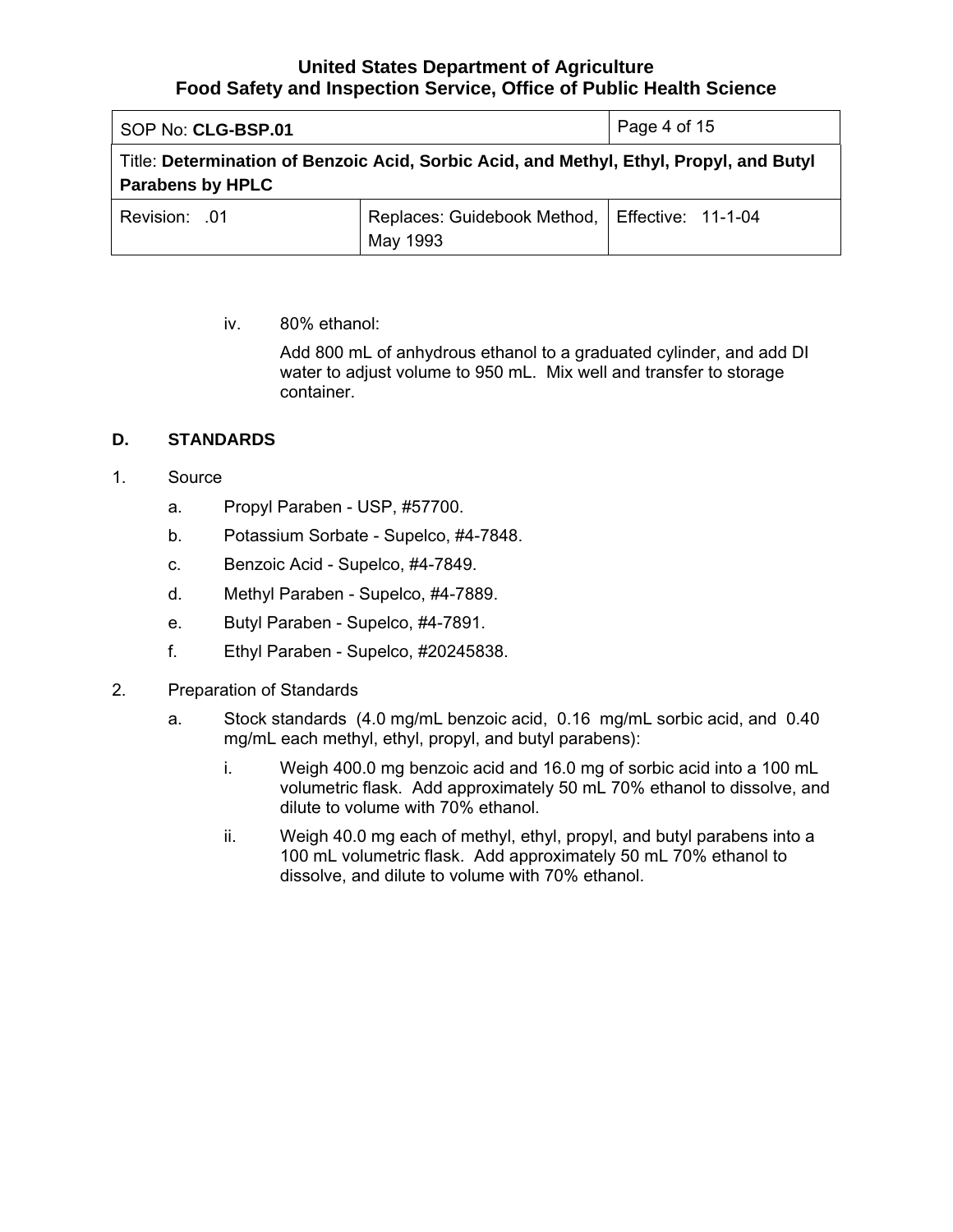<span id="page-4-0"></span>

| SOP No: CLG-BSP.01      | Page 5 of 15                                                                            |  |  |
|-------------------------|-----------------------------------------------------------------------------------------|--|--|
| <b>Parabens by HPLC</b> | Title: Determination of Benzoic Acid, Sorbic Acid, and Methyl, Ethyl, Propyl, and Butyl |  |  |
| Revision: .01           | Replaces: Guidebook Method,   Effective: 11-1-04<br>May 1993                            |  |  |

#### b. HPLC standards

Combine 0.0, 0.25, 0.50 and 1.0 mL of each stock standard into 50 mL volumetric flasks and dilute to volume with 70% ethanol. These dilutions prepare standard solutions at the following concentrations:

|                      | STD <sub>0</sub><br>$(\mu g/mL)$ | STD <sub>1</sub><br>$(\mu g/mL)$ | STD <sub>2</sub><br>$(\mu g/mL)$ | STD <sub>3</sub><br>$(\mu g/mL)$ |
|----------------------|----------------------------------|----------------------------------|----------------------------------|----------------------------------|
| Benzoic acid         | 0.0                              | 20.0                             | 40.0                             | 80.0                             |
| Sorbic acid          | 0.0                              | 0.80                             | 1.60                             | 3.20                             |
| Methyl Paraben       | 0.0                              | 2.00                             | 4.00                             | 8.00                             |
| <b>Ethyl Paraben</b> | 0.0                              | 2.00                             | 4.00                             | 8.00                             |
| Propyl Paraben       | 0.0                              | 2.00                             | 4.00                             | 8.00                             |
| <b>Butyl Paraben</b> | 0.0                              | 2.00                             | 4.00                             | 8.00                             |
|                      |                                  |                                  |                                  |                                  |

#### 3. Storage Conditions

All standards are to be kept in screw cap glass bottles and refrigerated.

## 4. Stability

Working standards: 12 months.

#### **E. SAMPLE PREPARATION**

Process the sample using a commercial type food processor until a homogeneous mixture is obtained.

#### **F. ANALYTICAL PROCEDURE**

- 1. Determination
	- a. Weigh 10 grams of sample into a 50 mL polypropylene centrifuge tube. Select a "blank" meat sample for a negative control and fortification.

Fortify the recovery with 1.0 mL of each stock standard (D.2.a.i-ii.): 400 ppm benzoic acid, 16 ppm sorbic acid, and 40 ppm of each paraben.

b. Add 35 mL of 80% EtOH, cap tube, and shake or tissuemize to break up sample. Place tube(s) on a shaker for 10 min at low speed and the centrifuge samples at 2000 - 2500 rpm for 5 min.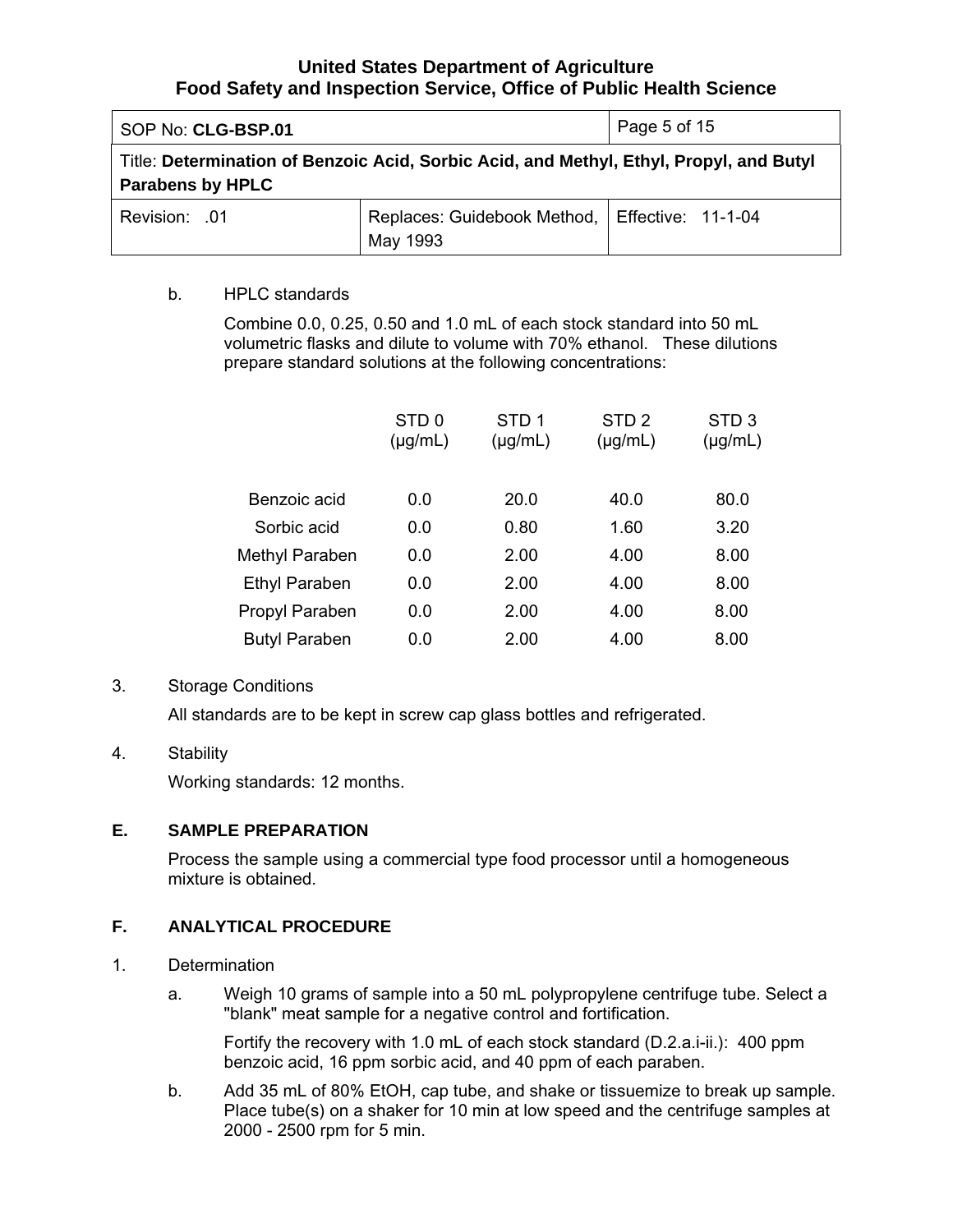SOP No: **CLG-BSP.01** Page 6 of 15

Title: **Determination of Benzoic Acid, Sorbic Acid, and Methyl, Ethyl, Propyl, and Butyl Parabens by HPLC** 

| Revision: .01 | Replaces: Guidebook Method,   Effective: 11-1-04 |  |
|---------------|--------------------------------------------------|--|
|               | May 1993                                         |  |

- c. Filter the solution through filter paper into a 100 mL volumetric flask. Repeat steps b - e combining the extraction solutions in the volumetric flask. Rinse the tube(s) with 20 mL of 80% EtOH and add to the filter paper. Adjust the volume to 100 mL with 70% EtOH, stopper, and mix well.
- d. Filter 4 5 mL through a 0.45 0.5 μm syringe filter or LC centrifuge filtering systems.
- e. Transfer an appropriate amount of filtrate to an autosampler vial and/or insert for analysis.
- f. Save remaining filtrate for GC/MS confirmatory analysis.

### 2. Instrumental Settings

Note: Instrument conditions and retention times will be dependent on the equipment and the column used for analysis.

a. Mobile phase gradient profile :

A: 1.5% acetic acid + 1.5% ammonium acetate in DI water.

B: 100% methanol.

| <b>Time</b> | <b>Flow</b><br>(mL/min) | A(%) | B(%) |
|-------------|-------------------------|------|------|
| Initial     | 1.0                     | 90   | 10   |
| 25.0        | 1.0                     | 30   | 70   |
| 28.0        | 1.0                     | 30   | 70   |
| 31.0        | 1.0                     | 90   | 10   |
| 40.0        | 1.0                     | 90   | 10   |

- b. Inject 10 20 µL portions each of sample extracts and mixed standards and program solvent as described.
- c. Typical injection sequence:
	- i. Standards
	- ii. Recovery
	- iii. Blank
	- iv. Samples
	- v. Standard(s)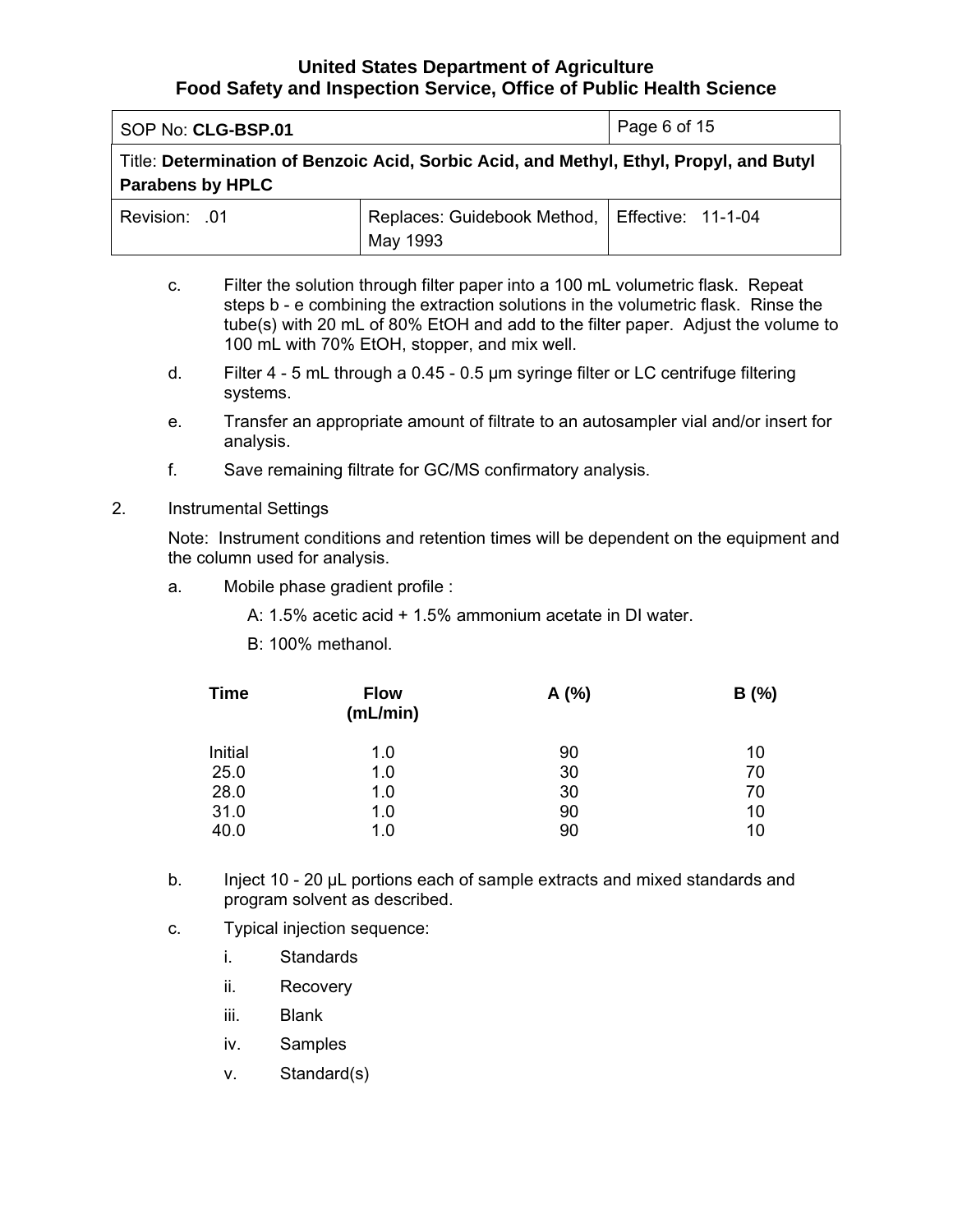| SOP No: CLG-BSP.01                                                                                                 | Page 7 of 15                                                 |  |
|--------------------------------------------------------------------------------------------------------------------|--------------------------------------------------------------|--|
| Title: Determination of Benzoic Acid, Sorbic Acid, and Methyl, Ethyl, Propyl, and Butyl<br><b>Parabens by HPLC</b> |                                                              |  |
| Revision: .01                                                                                                      | Replaces: Guidebook Method,   Effective: 11-1-04<br>May 1993 |  |

d. Under conditions used, retention times (min) of all 6 preservatives are as follows:

| Benzoic acid   | 11.9 |
|----------------|------|
| Sorbic acid    | 14.3 |
| Methyl paraben | 16.7 |
| Ethyl paraben  | 20.6 |
| Propyl paraben | 24.1 |
| Butyl paraben  | 27.0 |

#### 3. Chromatograms

See Section K for chromatograms.

4. Optional second column identification

Note: If a presumptive positive is found during initial analysis a second column identification may be used before proceeding to the confirmatory method.

- a. Column: Zorbax SB-Phenyl, 4.6 x 150mm, 3.5u, Agilent # 863953-912
- b. Mobile Phase:  $0.05M KH<sub>2</sub>PO<sub>4</sub> + 0.1% H<sub>3</sub>PO<sub>4</sub>$  in 25:75 acetonitrile:water

Weigh 6.8 grams of  $KH_2PO_4$  and transfer to a 1 liter volumetric flask. Add 500 -600 mL of deionized water. Pipet 1 mL of conc. phosphoric acid into the flask and mix well to dissolve. Add 250 mL of acetonitrile, mix well, and let solution come to room temperature. Dilute to volume with deionized water, mix well, and transfer to storage bottle.

- c. Instrument settings
	- (a) Linear gradient  $40^{\circ}$ C.

| Time (min) | Flow         | %A  |
|------------|--------------|-----|
| Initial    | $1.0$ ml/min | 100 |
| 8.00       | 1.0          | 100 |
| 9.00       | 1.5          | 100 |
| 23.00      | 1.5          | 100 |
| 24.00      | 1.0          | 100 |

- (b) Inject 10 20 µL portions each of sample extracts and mixed standards and program solvent as described.
- (c) Under conditions used, retention times (min) of all 6 preservatives are as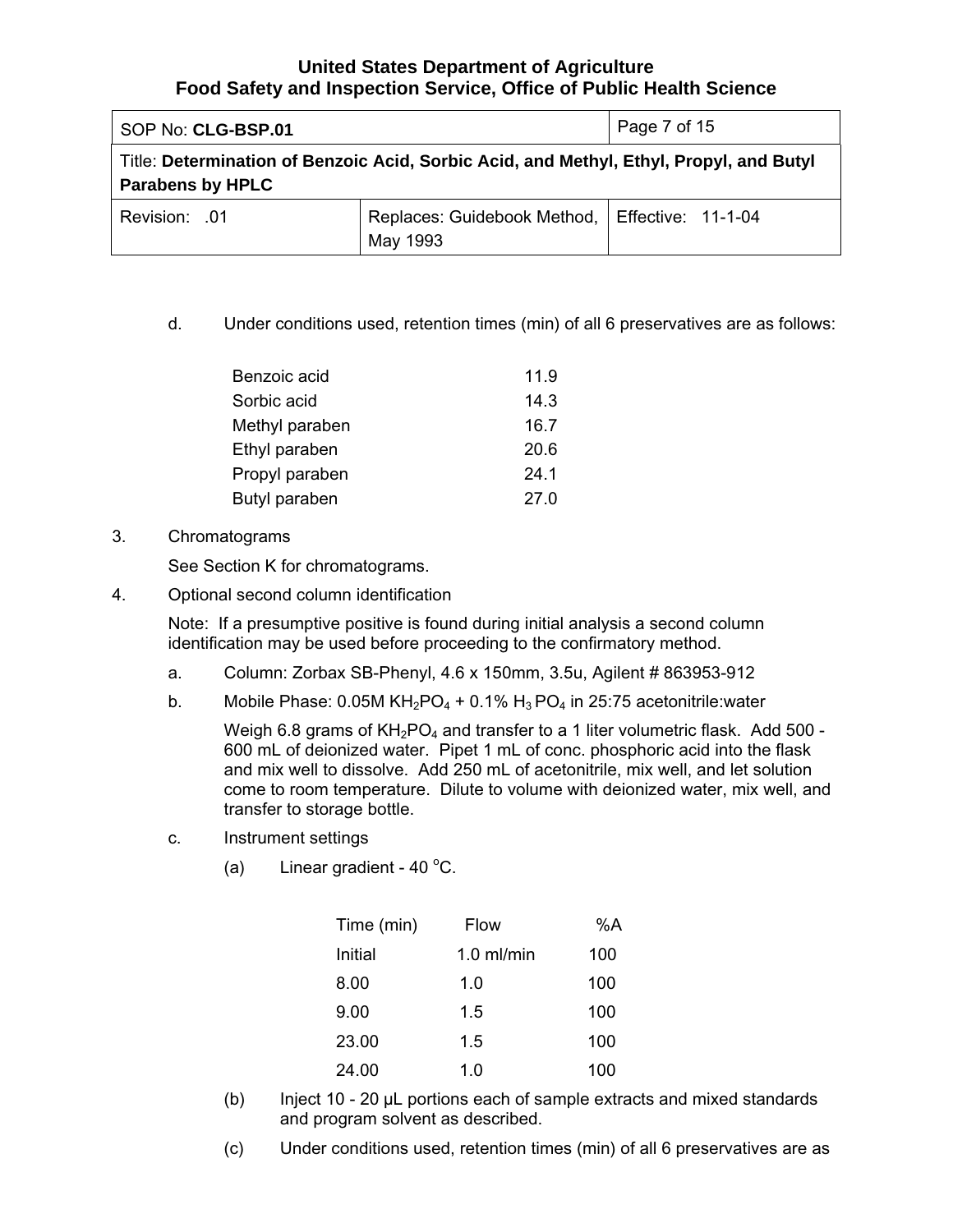<span id="page-7-0"></span>

| SOP No: CLG-BSP.01      | Page 8 of 15                                                                            |  |
|-------------------------|-----------------------------------------------------------------------------------------|--|
| <b>Parabens by HPLC</b> | Title: Determination of Benzoic Acid, Sorbic Acid, and Methyl, Ethyl, Propyl, and Butyl |  |
| Revision: .01           | Replaces: Guidebook Method,   Effective: 11-1-04<br>May 1993                            |  |

follows:

| Compound       | Retention Time (min) |
|----------------|----------------------|
| Sorbic acid    | 4.8                  |
| Benzoic acid   | 5.0                  |
| Methyl paraben | 6.0                  |
| Ethyl paraben  | 9.0                  |
| Propyl paraben | 13.4                 |
| Butyl paraben  | 22 O                 |

## **G. CALCULATIONS**

Calculate concentration of each preservative in sample as follows:

Using peak areas or peak heights and concentrations of standards, construct linear standard curve for each compound based on formula

 $y = mx + b$ ,

where x is peak area or height,

y is concentration (ppm),

m is slope, and

b is the y intercept.

Calculate recovery of fortified sample and sample results.

#### **H. SAFETY PRECAUTIONS AND INFORMATION**

1. Required Protective Equipment - Safety glasses, appropriate gloves, and lab coat.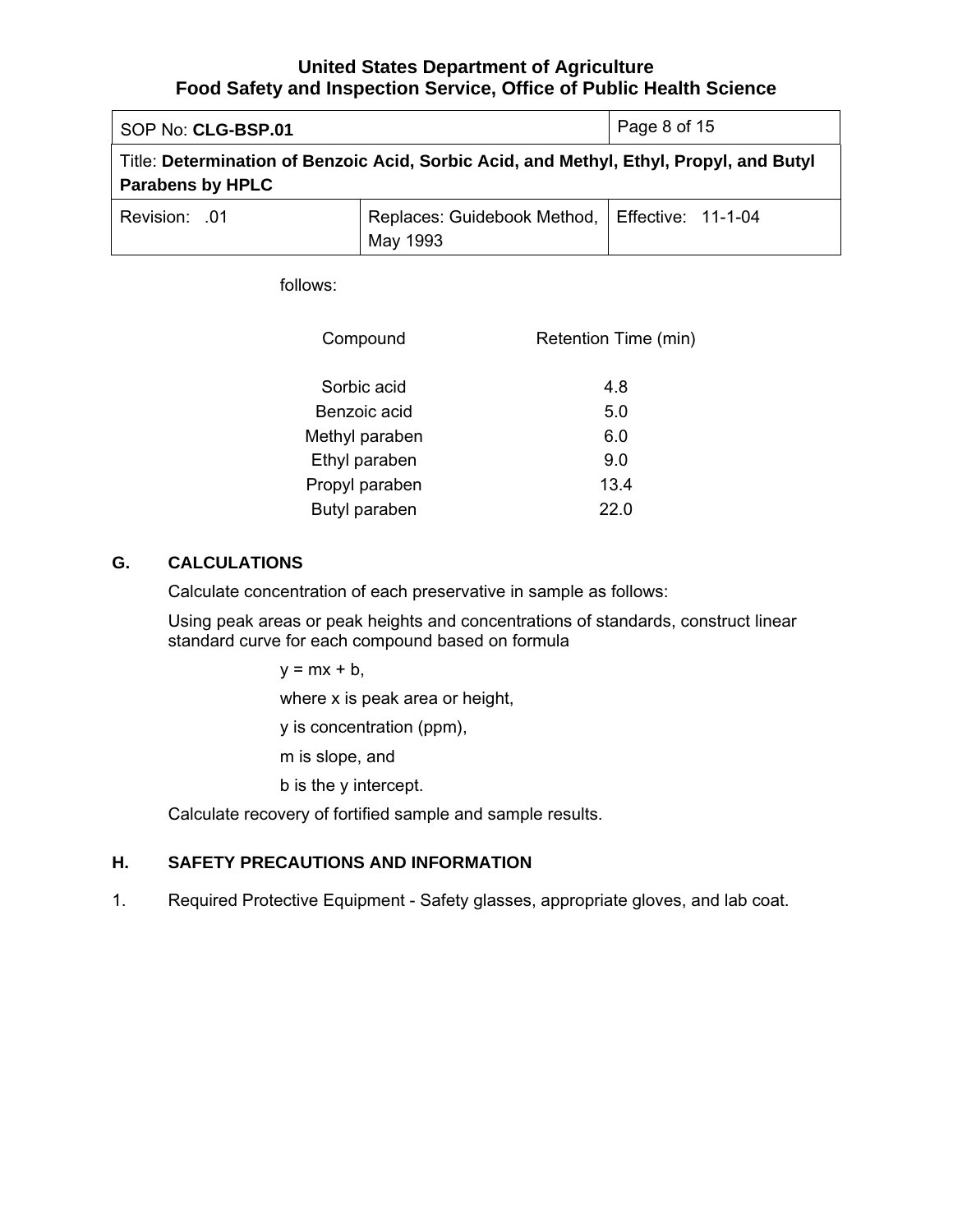| SOP No: CLG-BSP.01      |                                                                                         | Page 9 of 15 |
|-------------------------|-----------------------------------------------------------------------------------------|--------------|
| <b>Parabens by HPLC</b> | Title: Determination of Benzoic Acid, Sorbic Acid, and Methyl, Ethyl, Propyl, and Butyl |              |
| Revision: .01           | Replaces: Guidebook Method,   Effective: 11-1-04<br>May 1993                            |              |

# 2. Hazards

| Reagents                              | Hazard                                                                                                            | <b>Recommended Safe Procedures</b>                                                                       |
|---------------------------------------|-------------------------------------------------------------------------------------------------------------------|----------------------------------------------------------------------------------------------------------|
| Ethanol,<br>Methanol,<br>Acetonitrile | These solvents may be flammable<br>and may produce toxic effects to<br>skin, eyes, and the respiratory<br>system. | Keep in well closed containers in<br>a cool place and away from fire.<br>Use it in well ventilated hood. |
| Acetic acid,<br>Phosphoric acid       | Caustic: may cause irreversible<br>skin and eye damage.                                                           | Wear protective equipment.<br>Avoid contact with skin.                                                   |

# 3. Disposal Procedures

| Reagents                              | Hazard    | <b>Recommended Safe Procedures</b>                                                                                                                                                                                                       |
|---------------------------------------|-----------|------------------------------------------------------------------------------------------------------------------------------------------------------------------------------------------------------------------------------------------|
|                                       |           |                                                                                                                                                                                                                                          |
| Ethanol,<br>Methanol,<br>Acetonitrile | See above | Collect waste in tightly sealed<br>container and store away from<br>non-compatibles in a cool, well<br>ventilated, flammable liquid<br>storage area/cabinet for disposal<br>in accordance with local, state,<br>and Federal regulations. |
| Acetic acid,<br>Phosphoric acid       | See above | Collect waste in a tightly sealed<br>container and store away from<br>non-compatibles in a cool, well<br>ventilated, acid liquid storage<br>area/cabinet for disposal in<br>accordance with local, state, and<br>Federal regulations.    |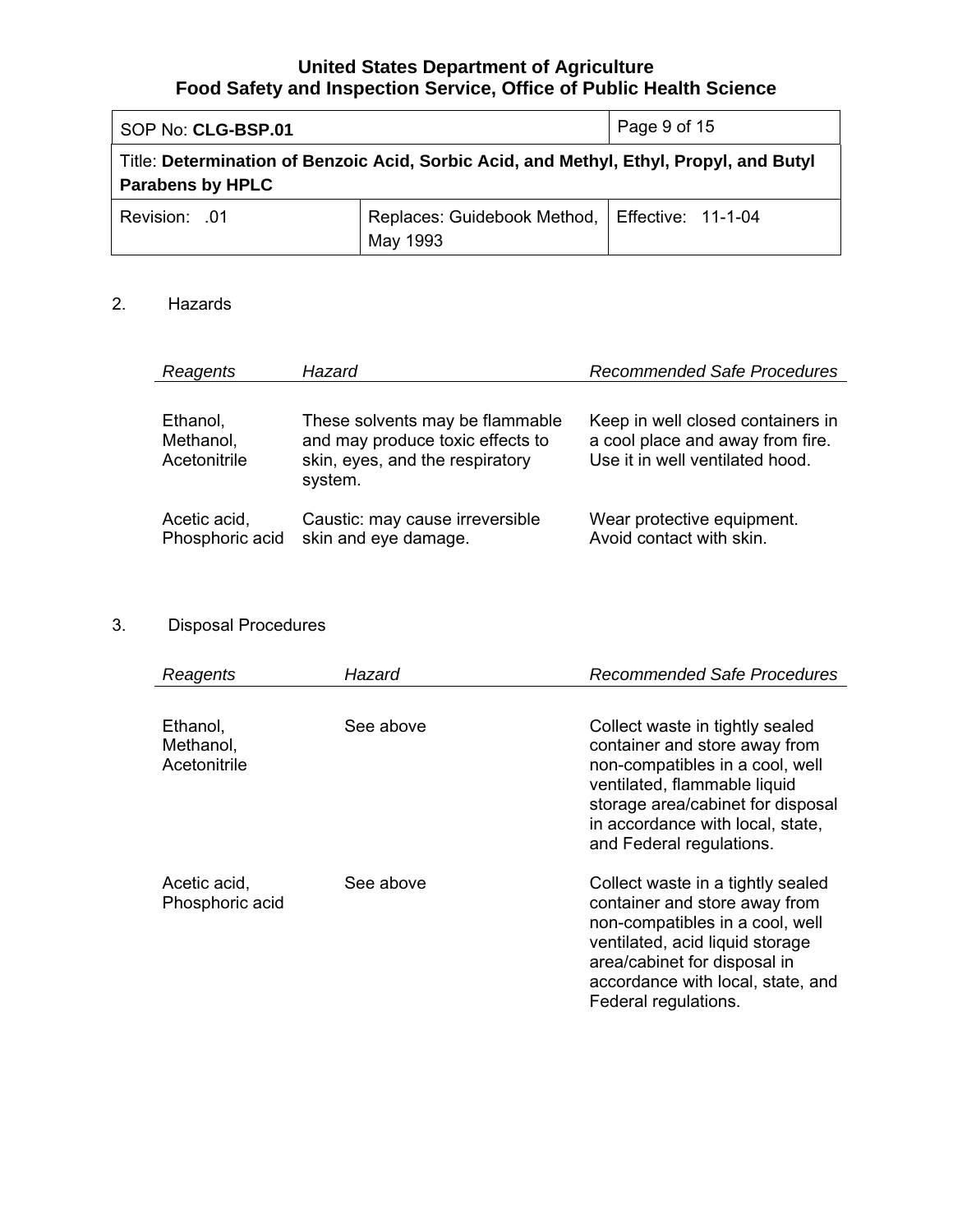<span id="page-9-0"></span>

| SOP No: CLG-BSP.01      |                                                                                         | Page 10 of 15 |
|-------------------------|-----------------------------------------------------------------------------------------|---------------|
| <b>Parabens by HPLC</b> | Title: Determination of Benzoic Acid, Sorbic Acid, and Methyl, Ethyl, Propyl, and Butyl |               |
| <b>Revision: .01</b>    | Replaces: Guidebook Method,   Effective: 11-1-04<br>May 1993                            |               |

#### **I. QUALITY ASSURANCE PLAN**

# 1. Performance Standard

| Analyte              | Analytical Range (ppm) | <b>Acceptable Recovery</b> |
|----------------------|------------------------|----------------------------|
| Benzoic Acid         | $200 - 800$            | 70 - 105                   |
| Sorbic Acid          | $8 - 32$               | 70 - 105                   |
| Methyl Paraben       | $20 - 80$              | 70 - 105                   |
| <b>Ethyl Paraben</b> | $20 - 80$              | 70 - 105                   |
| Propyl Paraben       | $20 - 80$              | $70 - 105$                 |
| <b>Butyl Paraben</b> | $20 - 80$              | 70 - 105                   |

# 2. Critical Control Points and Specifications

|                | Record        | <b>Acceptable Control</b> |
|----------------|---------------|---------------------------|
| а.             | Sample weight | 10 g $\pm$ 0.5 g          |
| b <sub>1</sub> | Final volume  | 100 mL $\pm$ 0.08 mL      |

# 3. Readiness To Perform (FSIS Training Plan)

a. Familiarization

i. Phase I: Standards- Duplicate standard curves on each of 3 consecutive days, which will include the following:

|                      | STD <sub>0</sub><br>$(\mu g/ml)$ | STD <sub>1</sub><br>$(\mu g/ml)$ | STD <sub>2</sub><br>$(\mu g/ml)$ | STD <sub>3</sub><br>$(\mu g/ml)$ |
|----------------------|----------------------------------|----------------------------------|----------------------------------|----------------------------------|
| Benzoic acid         | 0.0                              | 20.0                             | 40.0                             | 80.0                             |
| Sorbic acid          | 0.0                              | 0.80                             | 1.60                             | 3.20                             |
| Methyl Paraben       | 0.0                              | 2.00                             | 4.00                             | 8.00                             |
| <b>Ethyl Paraben</b> | 0.0                              | 2.00                             | 4.00                             | 8.00                             |
| Propyl Paraben       | 0.0                              | 2.00                             | 4.00                             | 8.00                             |
| <b>Butyl Paraben</b> | 0.0                              | 2.00                             | 4.00                             | 8.00                             |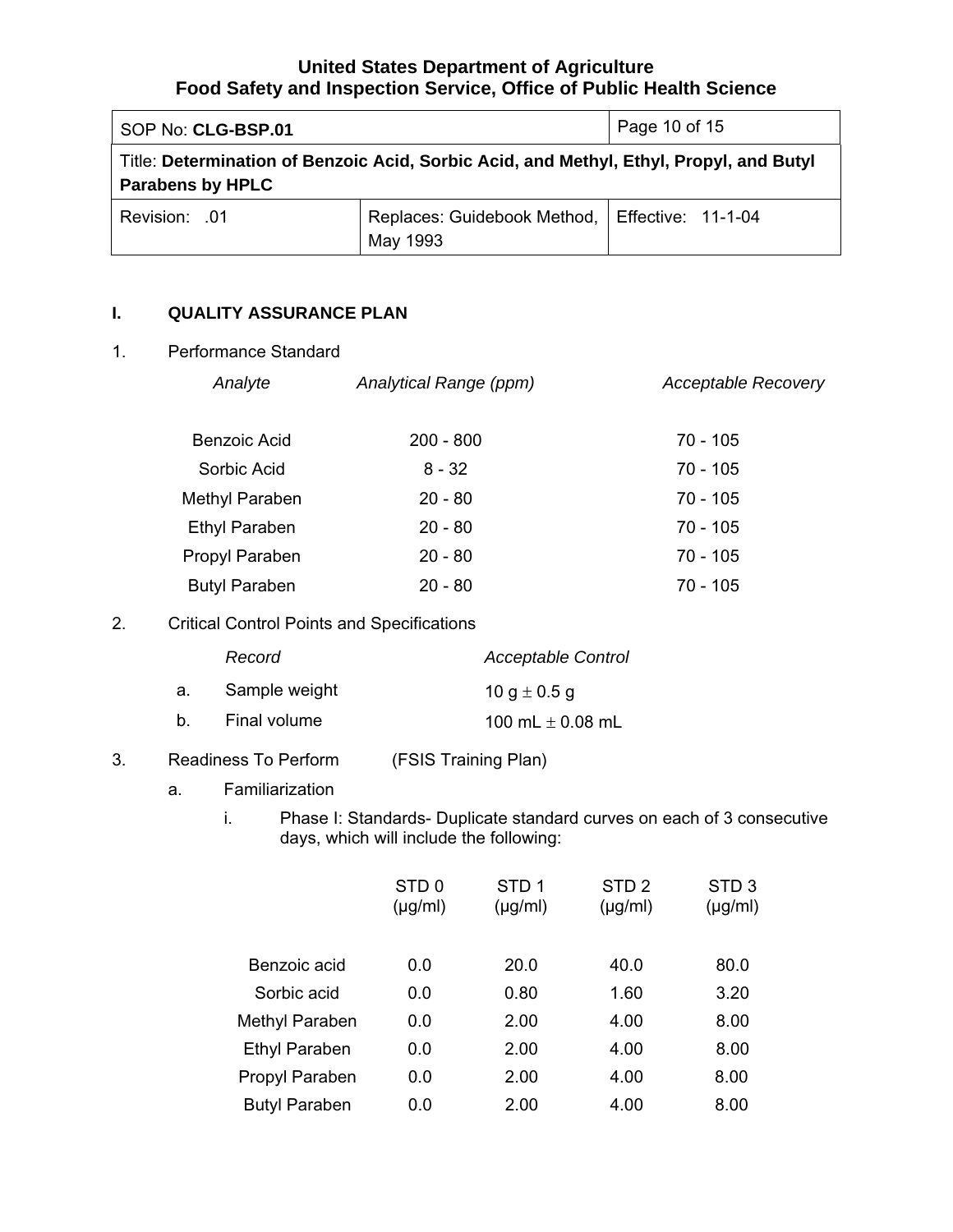| SOP No: CLG-BSP.01      | Page 11 of 15                                                                           |  |
|-------------------------|-----------------------------------------------------------------------------------------|--|
| <b>Parabens by HPLC</b> | Title: Determination of Benzoic Acid, Sorbic Acid, and Methyl, Ethyl, Propyl, and Butyl |  |
| <b>Revision: .01</b>    | Replaces: Guidebook Method,   Effective: 11-1-04<br>May 1993                            |  |

ii. Phase II: Fortified samples - At least 3 replicates of all analytes fortified between the levels listed in I.1. Analytical Range.

Note: Phase I and Phase II may be performed concurrently.

- iii. Phase III: Check samples for analyst accreditation.
	- (a) 6 samples fortified at a level specified in I.1.
	- (b) Report analytical findings to the Quality Assurance Manager (QAM).
	- (c) Letter from QAM is required to commence official analysis.
- b. Acceptability criteria.

Refer to Section I.1 above.

4. Intralaboratory Check Samples

Refer to Section I.1 above.

- a. System, minimum contents.
	- i. Frequency:
		- (a) 1 sample weekly per analyst as samples analyzed.
		- (b) Random replicates may be chosen by the supervisor or his/her designee.
		- (c) Records are to be maintained.
- b. Acceptability criteria.

Refer to Section I.1 above.

If unacceptable values are obtained, then:

- i. Stop all official analyses by that analyst.
- ii. Take corrective action.
- 5. Sample Acceptability and Stability
	- a. Matrix: Meat and meat products.
	- b. Sample storage: 24 months frozen or 1 3 weeks refrigerated.
	- e. Condition of sample upon receipt: Unspoiled and sealed from air.
- 6. Sample Set

With each set of official samples to be analyzed, process

a. Negative control,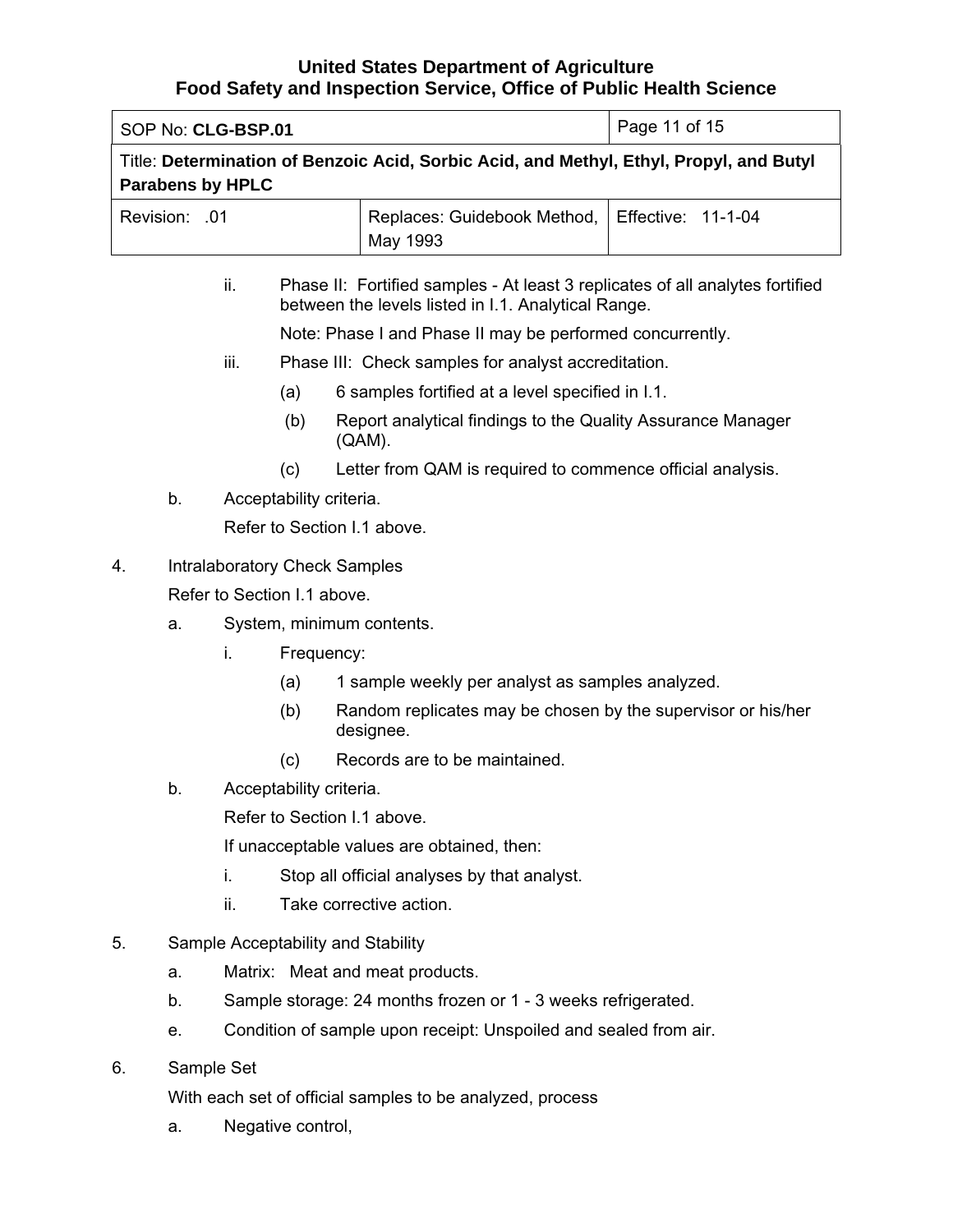<span id="page-11-0"></span>

| SOP No: CLG-BSP.01      | Page 12 of 15                                                                           |  |
|-------------------------|-----------------------------------------------------------------------------------------|--|
| <b>Parabens by HPLC</b> | Title: Determination of Benzoic Acid, Sorbic Acid, and Methyl, Ethyl, Propyl, and Butyl |  |
| Revision: .01           | Replaces: Guidebook Method,   Effective: 11-1-04<br>May 1993                            |  |

- b. Fortified control, and
- c. Samples

# 7. Sensitivity

a. Minimum proficiency level (MPL): See below.

| Compound             | MPL (ppm) |
|----------------------|-----------|
| Benzoic acid         | 200       |
| Sorbic acid          | 8         |
| Methyl Paraben       | 20        |
| <b>Ethyl Paraben</b> | 20        |
| Propyl Paraben       | 20        |
| <b>Butyl Paraben</b> |           |

# **J. WORKSHEET**

An example of a worksheet for Benzoates is on the following page.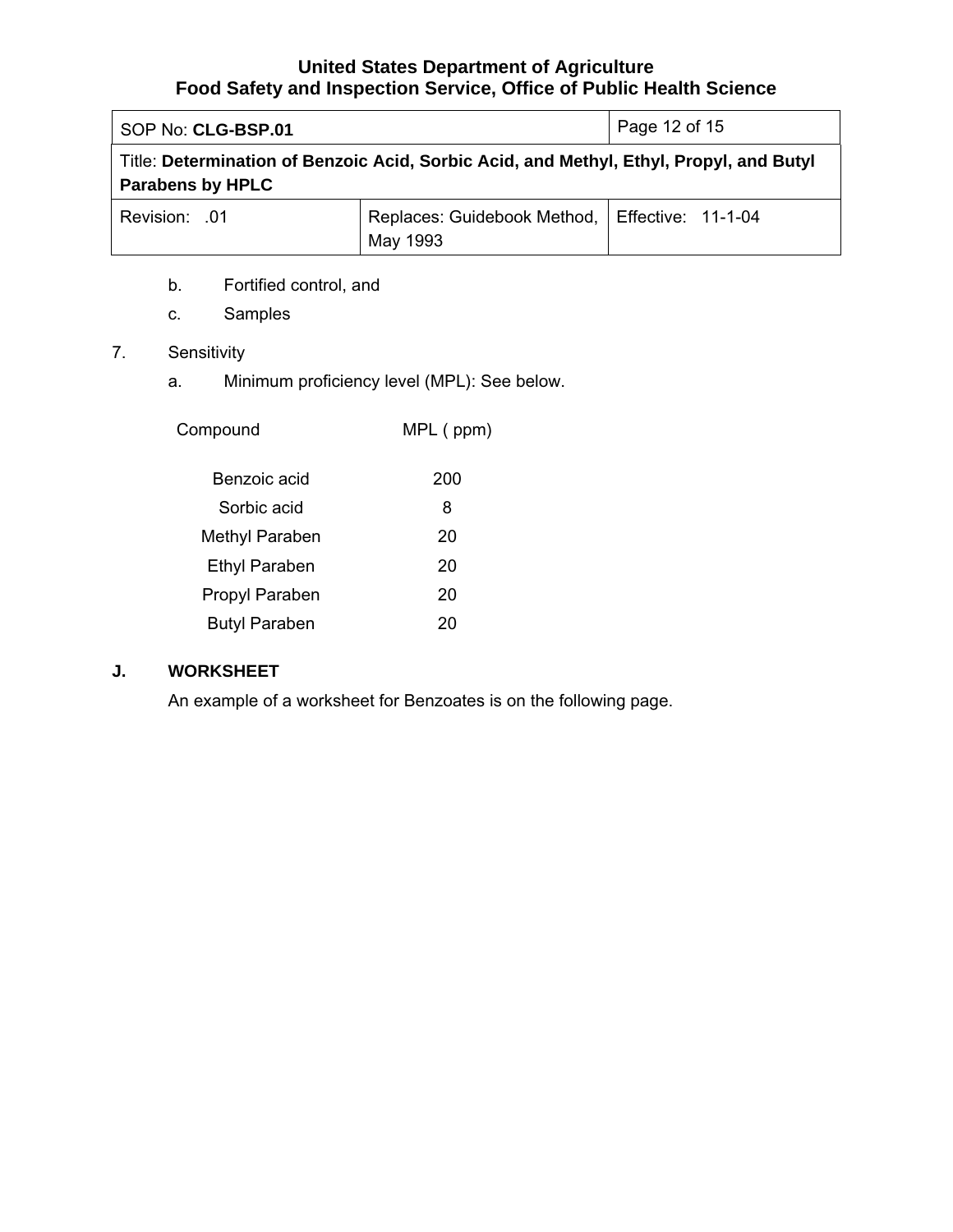| SOP No: CLG-BSP.01                                                                                                 | Page 13 of 15                           |                                                     |  |  |
|--------------------------------------------------------------------------------------------------------------------|-----------------------------------------|-----------------------------------------------------|--|--|
| Title: Determination of Benzoic Acid, Sorbic Acid, and Methyl, Ethyl, Propyl, and Butyl<br><b>Parabens by HPLC</b> |                                         |                                                     |  |  |
| <b>Revision: .01</b>                                                                                               | Replaces: Guidebook Method,<br>May 1993 | <b>Effective: 11-1-04</b>                           |  |  |
| <b>Benzoates</b>                                                                                                   |                                         |                                                     |  |  |
| Analyst:<br>Started:<br>Completed:                                                                                 | Balance #<br>LC System #                | Ethyl Acetate #<br>70% ethanol#                     |  |  |
| <b>Standard Curve</b><br>BSPstd0-<br>ppm ht. or area<br>BSPstd1-<br>BSPstd2-<br>BSPstd3-                           |                                         | Linear Regression<br>$m=$<br>$h=$<br>$r =$<br>$S =$ |  |  |
|                                                                                                                    |                                         |                                                     |  |  |

| Sample       | Sample<br>Weight | Final<br>Volume | Height<br>$\mathop{\mathsf{or}}$ | ppm<br>Benzoic | ppm<br>Sodium | $\%$<br>Recovery | GC/MS<br>Confirmation? |
|--------------|------------------|-----------------|----------------------------------|----------------|---------------|------------------|------------------------|
|              |                  |                 | Area                             | Acid           | Benzoate      |                  |                        |
| <b>Blank</b> |                  |                 |                                  |                |               |                  |                        |
| Recovery     |                  |                 |                                  |                |               |                  |                        |
|              |                  |                 |                                  |                |               |                  |                        |
|              |                  |                 |                                  |                |               |                  |                        |
|              |                  |                 |                                  |                |               |                  |                        |
|              |                  |                 |                                  |                |               |                  |                        |
|              |                  |                 |                                  |                |               |                  |                        |
|              |                  |                 |                                  |                |               |                  |                        |
|              |                  |                 |                                  |                |               |                  |                        |
|              |                  |                 |                                  |                |               |                  |                        |

Comments: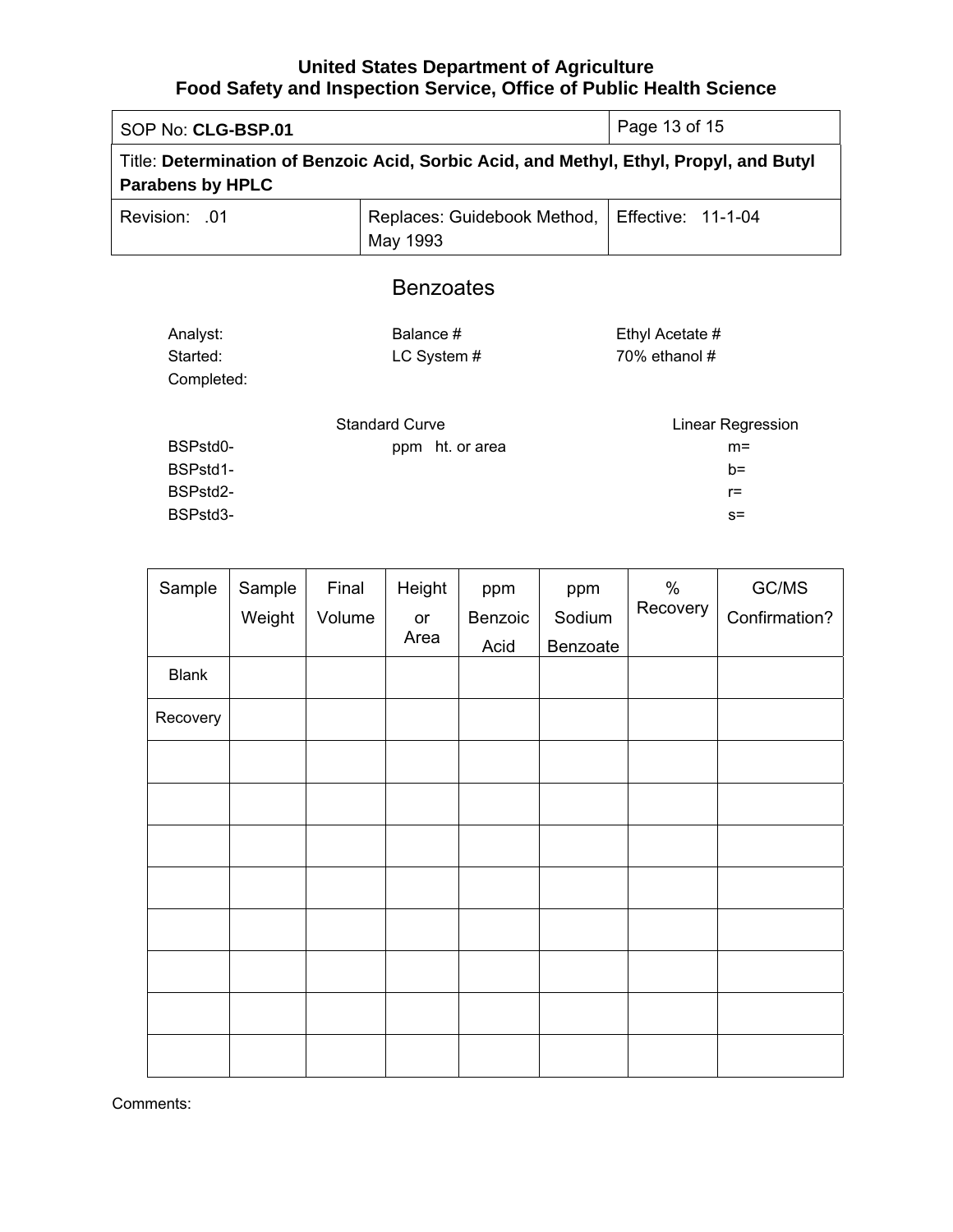<span id="page-13-0"></span>

| SOP No: CLG-BSP.01                                                                                                 | Page 14 of 15                                                |  |  |  |
|--------------------------------------------------------------------------------------------------------------------|--------------------------------------------------------------|--|--|--|
| Title: Determination of Benzoic Acid, Sorbic Acid, and Methyl, Ethyl, Propyl, and Butyl<br><b>Parabens by HPLC</b> |                                                              |  |  |  |
| Revision: .01                                                                                                      | Replaces: Guidebook Method,   Effective: 11-1-04<br>May 1993 |  |  |  |

## **K. APPENDIX**

1. Chromatograms



a. Blank Ground Beef

b. Ground Beef Recovery fortified at Std 2 Level: Benzoic Acid (40 ppm), Sorbic Acid (1.60 ppm), Methyl Paraben (4.00 ppm), Ethyl Paraben (4.00 ppm), Propyl Paraben (4.00 ppm), and Butyl Paraben (4.00 ppm).